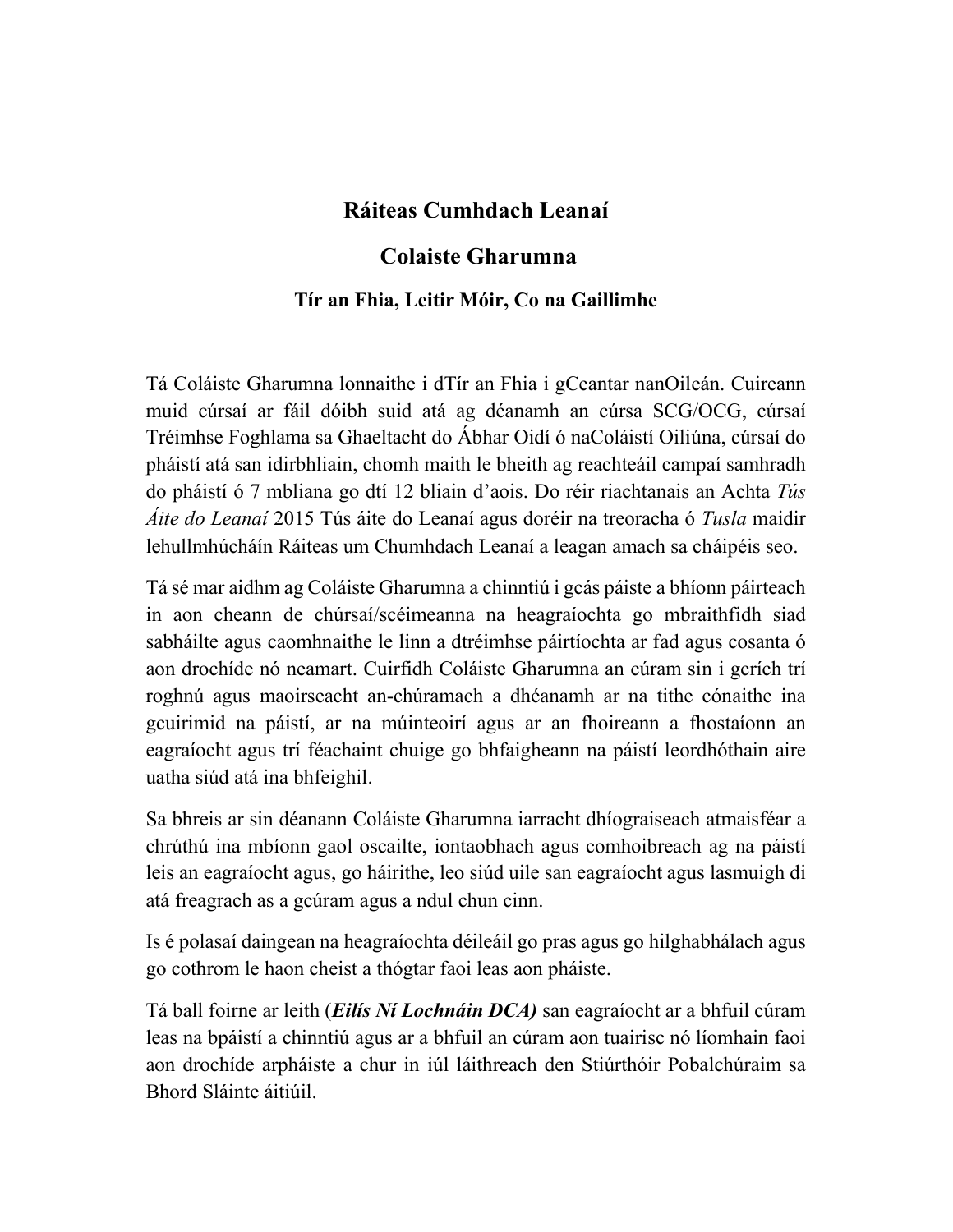### **Treoirlínte don fhoireann/lucht cúraim**

### **Cad is drochíde ann?**

Tugtar drochíde do pháiste ar bhealaí éagsúla agus an-mhinic, fulaingíonn páiste drochíde ar níos mo ná modh amháin e.g. i gcás tromaíocht, d'fhéadfadh drochíde fhisiciúil agus mhothúchanach araon a theacht i gceist.

Faoi láthair is gnách go ndéantar drochíde ar pháiste a ranngú i gceithre chineál éagsúla

- drochíde fhisiciúl
- neamart
- drochíde mhothúchánach
- drochíde ghnéasach

Tá buntábhacht i gcónaí le hairdeall chun drochíde a sheachaint ach i gcás ina bhfuil drochíde tar éis tarlú cheana féin tá comharthaí áirithe ar chóir a bheith ag faire amach dóibh go speisialta.

### Drochíde fhisiciúil agus gortú nach tionóisc é

Is í is drochíde fhisiciúil ann ná aon ghortú nach tionóisc é, nó aon ghortú a tharlaíonn de thoradh aon teip thoiliúil nó fhaillitheach macléinn a chosaint. Is samplaí de dhrochíde fhisiciúil iad seo a leanas:

- *Croitheadh*
- *Láimhseáil leis an iomarca fórsa*
- *Páiste a ligean nó a chur i mbaol substaintiúil mórdhochair*

Tá sé tábhachtach i gcás daoine gairmiúla, múinteoirí san áireamh, nach den lucht leighis iad, a thugann drochíde faoi deara, go ndéanfaidís fiosrú, mar thús, faoi chúis an ghortaithe, cé gur féidir nach nglacfaidh siad leis an míniú agus go gcinnfidh siad ar chéim bhreise a ghlacadh.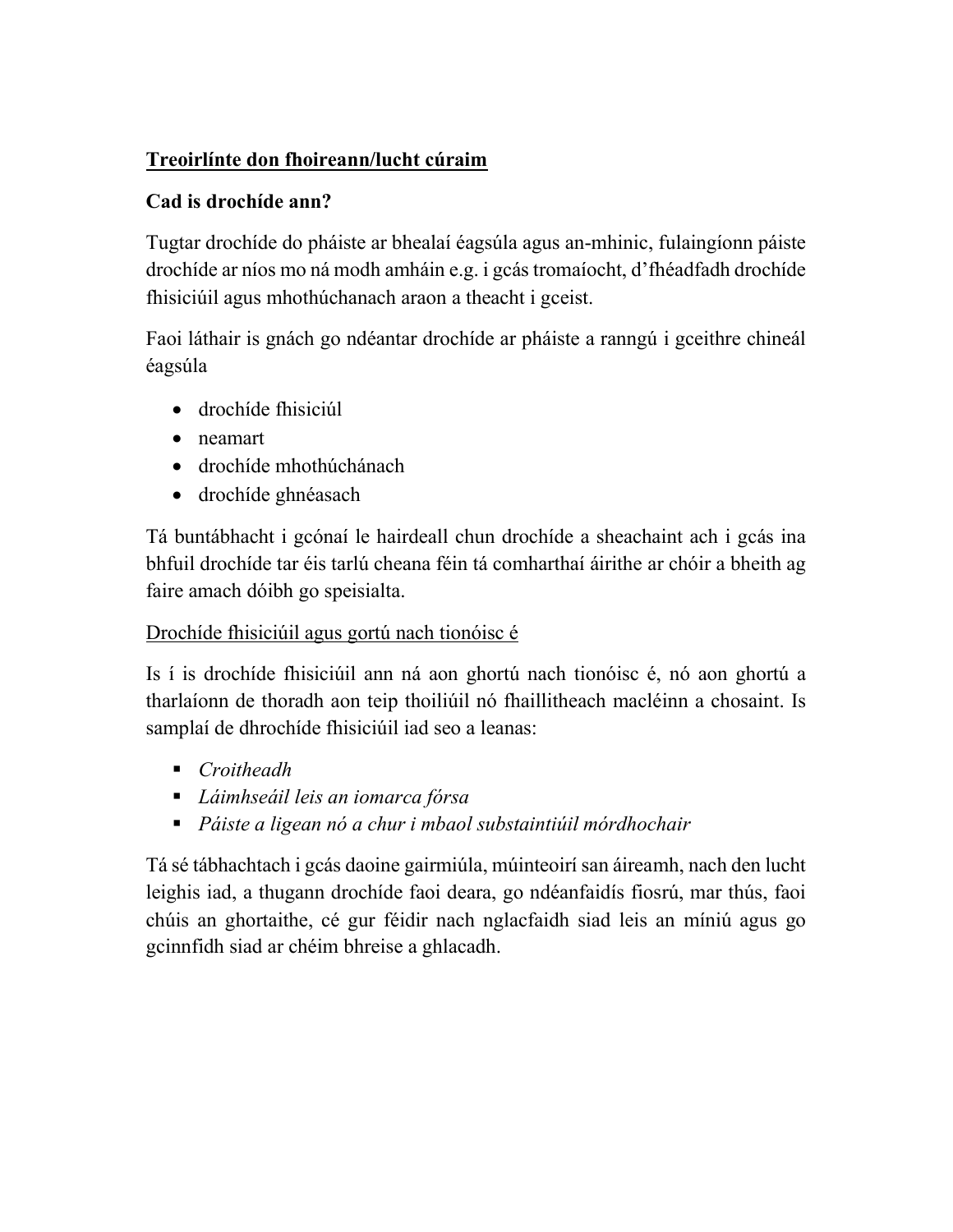#### Neamart

Is féidir neamart a shainiú i dtéarmaí faillí, mar a dhéantar mórdhochar don páiste, nó mórchur isteach ar a fhorbairt trí gan bia, éadaí, teas, sláinteachas intleachta, maoirseoireacht agus sábháilteacht, caidreamh le agus cion ó aosaigh, cóir leighis a bheith curtha ar fáil dó.

I gcomhthéacs imeachtaí Choláiste Gharumna bheadh neamart i gceist dá dtarlódh a leithéid seo a leanas.

- *gan go leor bia ná uisce a sholáthar*
- *gan dídean ná áiseanna sláinteachais a sholáthar*
- *gan cóir leighis chuí a sholáthar*
- *gan maoirseacht cuí a sholáthar*
- *easpa cosanta nó cur i mbaol*

#### Drochíde mhothúchánach / shíceolaíoch

De ghnáth baineann drochíde mhothúchánach leis an gcaidreamh idir páiste agus a chúramóir seachais le himeacht ar leith ná le sraith d'imeachtaí. Tarlaíonn sé nuair nach bhfreastaíltear ar riachtanais an pháiste do chion, do mholadh, do chomhsheasmhacht, do shábháilteacht. Ní gnách go léirítear drochíde mhothúchánach trí airí nó comharthaí fisiciúla, ach amháin sa chás go mbíonn drochíde ar mhodhanna eile i gceist chomh maith. Is samplaí iad seo a leanas de dhrochíde mhothúchánach:

- Cáilíochtaí diúltacha a bhrú ar an bpáiste trí iad a lochtú, bheith searbhasach leo, bheith naimhdeach, nó milleán a chur orthu go leanúnach;
- Bheith neamhchomhsheasmhach nó míchuibhiúil faoina mbítear ag súil leis ón bpáiste ó thaobh iompair, cumas tuisceana, agus féinsmachta de;
- Modhanna smachtaithe míréasúnta nó rógharbh a úsáid.

#### Drochíde ghnéasach

Is í drochíde ghnéasach ann ná páiste a úsáid ag duine d'fhonn spreagadh nó sásamh ghnéasach an duine féin nó daoine eile. Is samplaí iad seo a leanas de dhrochíde ghnéasach:

 *Nochtadh na mball giniúna nó aon ghníomh gnéasach a dhéantar d'aon turas i láthair páiste;*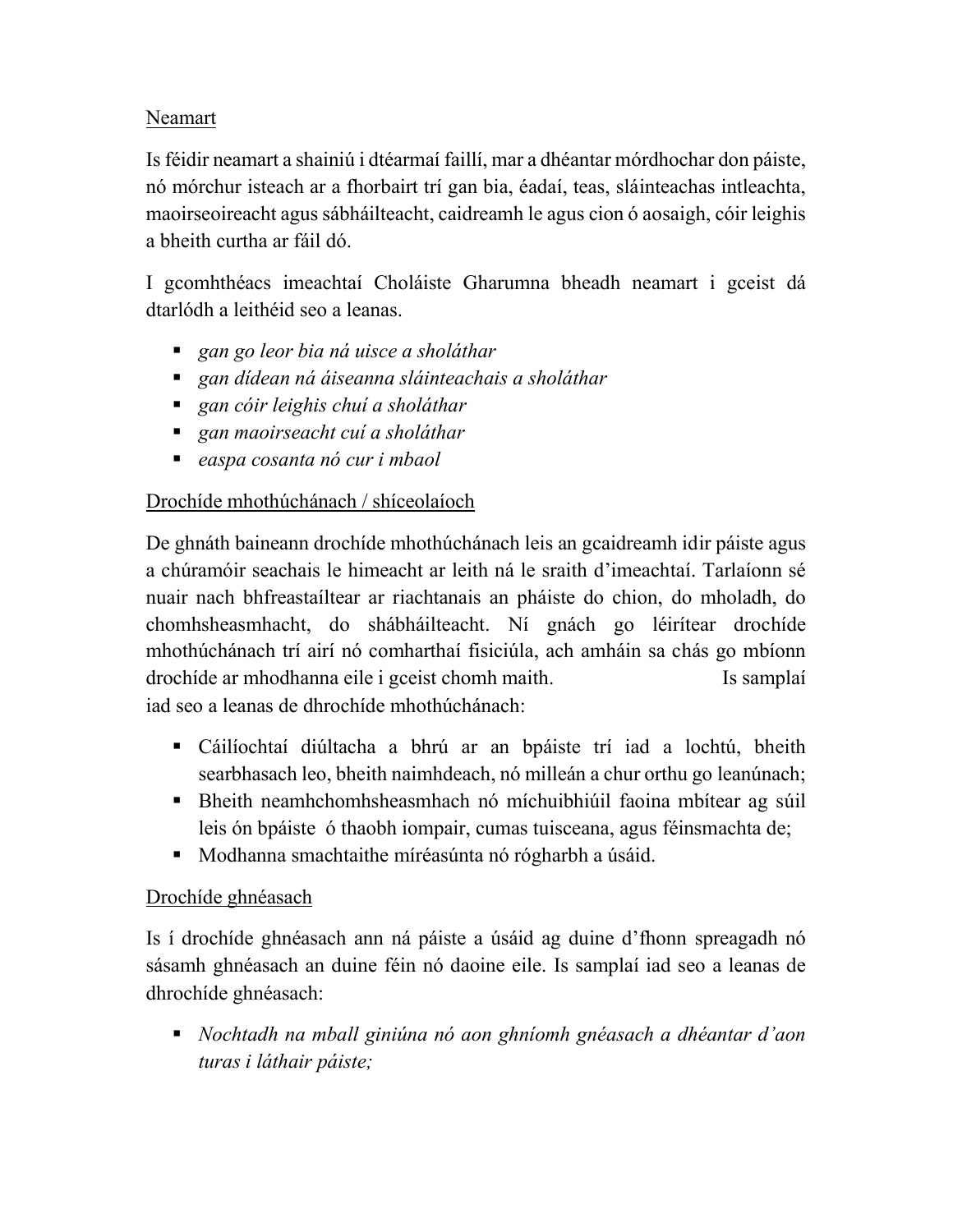- *Teagmháil nó baint de chorp páiste d'aon turas ag duine nó le rud d'fhonn spreagadh nó sásamh gnéasach;*
- *Gníomh gnéasach le comhthoil idir aosach agus duine faoi-aois. I gcás drochíde ghnéasach ar pháiste, is ceart a nótáil, gurb í an aois toilithe le caidreamh collaí, chun críche an dlí choiriúil, ná 17 mbliana. Ciallaíonn seo mar shampla, go bhfuil caidreamh collaí idir chailín 16 bliana déag d'aois agus a buachaill-chara 17 mbliana in aghaidh an dlí, cé nach bhféachfaí air mar dhrochíde ghnéasach ar mhacléinn b'fhéidir.*

Is cóir é drochíde a thabhairt do dhuine óg atá faoi bhun a 18 agus déanfaidh an Bord Sláinte é a thuairisciú don Gharda Síochána.

#### **Comharthaí Drochíde**

D'fhéadfadh comharthaí fisiciúla, comharthaí a bhainfeadh le hiompar nó comharthaí a bhainfeadh le forbairt an duine a bheith ann i gcás drochíde ghnéasach. Freagróidh daoine óga do dhrochíde ar bhealaí éagsúla. D'fhéadfadh an fhreagairt mhothúchánach dul thar réimse iompair, an páiste ag cúlú isteach ann (innti) féin, airdeall fuaraigeanta go dtí iompar ionsaitheach nó aisteoireacht. Nuair a bhíonn macléinn an-chiúin agus cúlaithe isteach ann (innti) féin, go minic ag lorg aire, an-deorach nó ionsaitheach, d'fhéadfadh gur comhartha é go bhfuil tráma i saol an pháiste. Tá fliuchadh leaba; tromluithe, rith ón mbaile (nó a leithéid a bhagairt); caint nó gníomharthaí faoi fhéinmharú; ró-ól alcóil nó drugaí agus gadaíocht ina gcomharthaí gur chóir do dhuine fásta atá buartha iad a nótáil agus gníomhú dá mbarr.

#### Drochíde fhisiciúil

Bí aireach faoi na comharthaí seo a leanas:

- *ballbhrú gan mhíniú*
- *gortú leanúnach*
- *dónna nó scallta*
- *marcanna toitíní*
- *cnámha briste*
- *greamanna*
- *scéalta/leithscéalta gan dealramh faoi ghortuithe*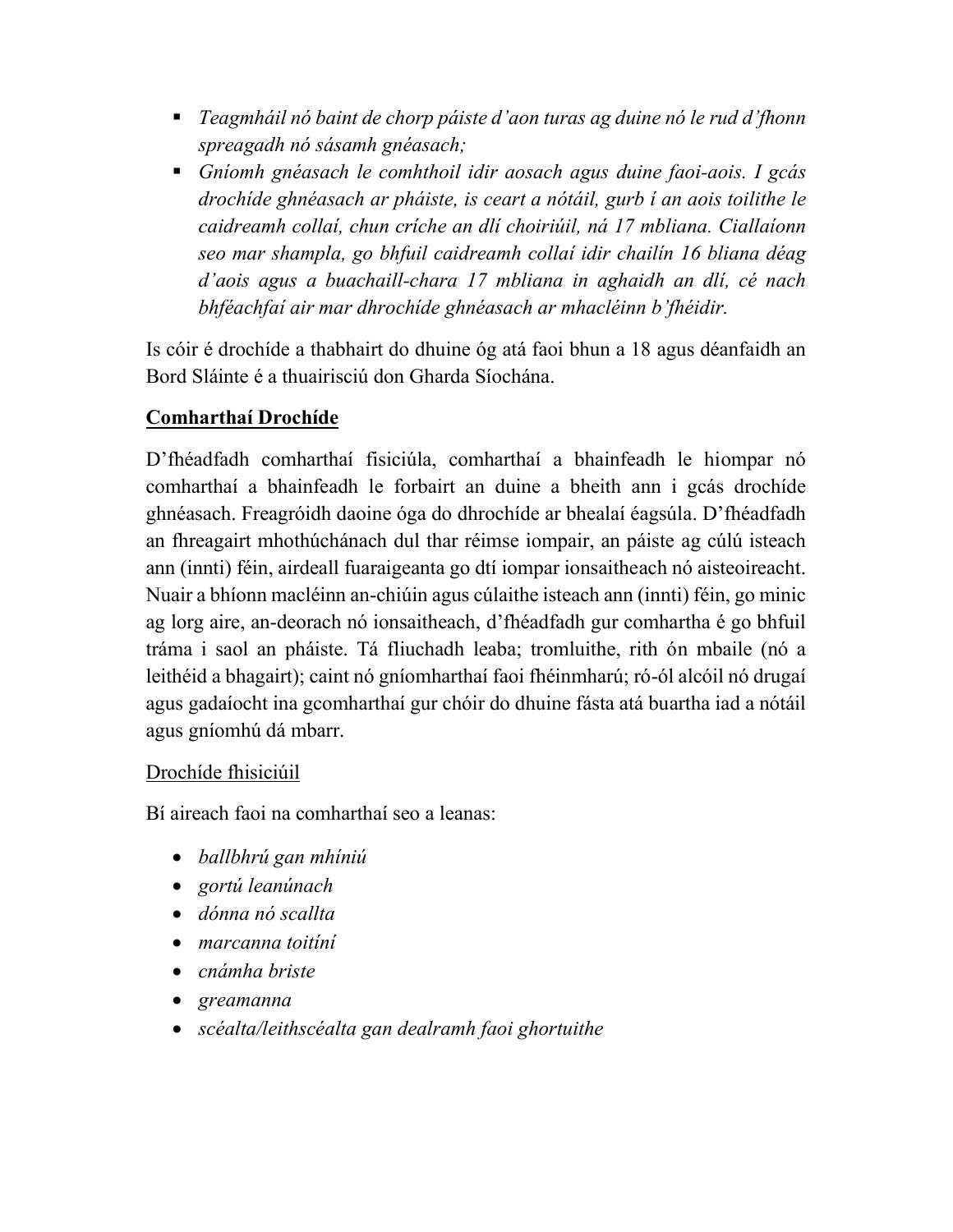#### Comharthaí neamairt

- easpa bia
- éadaí nó cruth salach/bréan go seasta
- easpa éadaí
- neamh-chneasú ar ghortuithe

## Comharthaí drochíde mhothúchánach

Bíonn drochíde mhothúchánach deacair a aithint go minic mar gur minic a bhíonn a chroílár suite san idirghníomhaíocht idir tuismitheoir, nó an múinteoir agus an páiste agus ní bhíonn comharthaí soiléire le feiceáil de gnáth. D'fhéadfadh áfach, go meabhródh na comharthaí seo a leanas i bpáiste níos sine drochíde:

- athrú giúmair, m.sh. dúlagar, easpa cumarsáide
- $r$ ith ón mbaile
- mí-úsáid alcóil, drugaí, nó tuaslagóra
- féinmhilleadh
- iarrachtaí féinmharaithe
- ciontacht
- neamhord itheacháin

D'fhéadfadh na torthaí síceolaíocha ar dhrochíde mhothúchánach a bheith fadtéarmach agus an-damáisteach. Leanfaidh titim san fhéinmheas drochíde mhothúchánach agus d'fhéadfadh sé raon leathan de fhriththorthaí a ghiniúint – ó dhomheanma, go páirtíocht i gcomhluadar a sheachaint agus a bheith anchúthalach go dtí fearg, aisteoireacht agus tromaíocht.

# Comharthaí Drochíde ghnéasach:

- *Leideanna faoi ghníomhaíocht nó drochíde ghnéasach*
- *Tuiscint thar leibhéal a (h)aoise ar iompar gnéasach*
- *Drogall neamhghnách chun páirt a ghlacadh i ngnáthimeachtaí a mbíonn athrú nó baint éadaí i gceist leo, m.sh. cluichí/snámh {drogall faoi éadaí a bhaint}*
- *Eagla nó olc míchuibheasach a nochtadh i leith daoine fásta nó daoine níos sine*
- *Athrú iompair atá neamhghnách agus suntasach*
- *Iompar gnéasach ionsaitheach le daoine eile*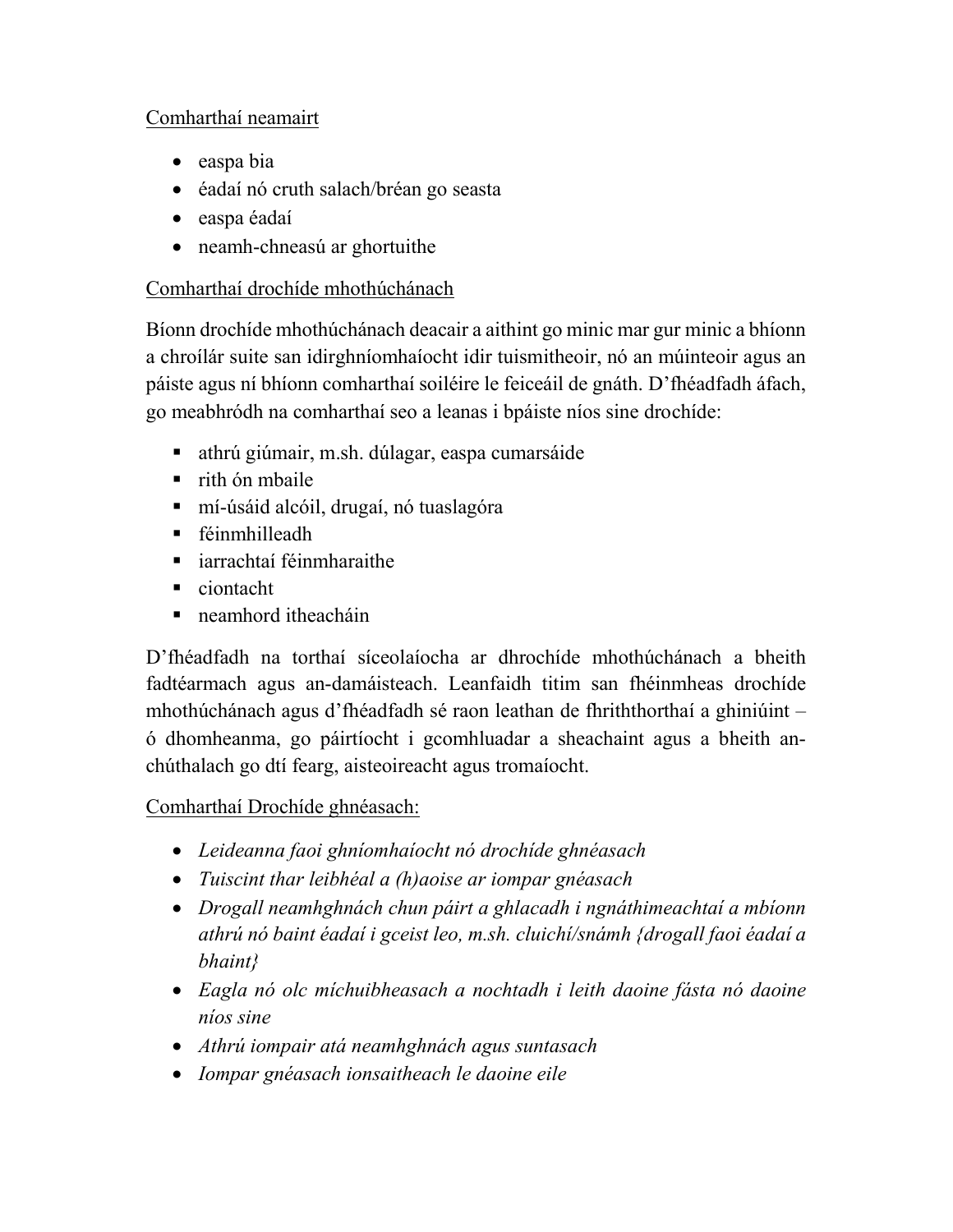Comharthaí is ea iad seo thuas a d'fhéadfadh leide a thabhairt faoi dhrochíde a bheith á fulaingt ag páiste. Ach níor cóir leide amháin a ghlacadh mar chruthú doshéanta agus tá sé tábhachtach gan teacht ar bhreithiúnas láithreach bonn. Mar sin féin ba cheart gur leor iad chun an duine fásta a chaithfidh déileáil go fuarchúiseach leo a chur ar a (h)aire.

### **Tromaíocht**

Níl Coláiste Gharumna sásta ligean do thromaíocht d'aon chineál tarlú idir na páistí a bhíonn faoi chúram na heagraíochta nó ó chomhaltaí foirne agus gníomhaímid láithreach nuair atá aon fhianaise go bhfuil sé ag tarlú. Dá dheasca sin is den riachtanas é go mbeadh gach duine ar a bhfuil freagracht i leith daoine óga – múinteoirí, mná tí, ionadaithe áitiúla – san airdeall agus a bheith ag faire ar chomharthaí den chineál seo a leanas:

- *eagla air/uirthi dul amach ina(h)aonar*
- *gortuithe gan aon mhíniú e.g. liúracha ar an súile, aghaidh, géaga agus na cosa*
- *cuma fhaiteach*
- *éadaí strócaithe gan aon mhíniú*
- *cailliúint airgid ar bhonn rialta*
- *iompar deoranta, as carachtar*
- *iompú ina (h)aonarán*

Ní mór do chúramóir nó ball foirne atá amhrasach nó eolach faoi thromaíocht, an méid sin a chur in iúl don Phríomhoide (nó do dhuine cuí eile)

Ba chóir páiste a spreagadh chun labhairt le múinteoir má tá tromaíocht á déanamh orthu féin nó ar chairde leo. Is gá don fhoireann a bheith fíoraireach mar gur minic a bhíonn leisce ar pháiste tuairisc a thabhairt faoi thromaíocht – léiríonn taighde nach minic a dhéanann siad tuairisciú ar a leithéid.

Is cóir a mheabhrú, má tá an lucht tromaíochta freisin faoi chúram na heagraíochta, gur gá a bheith an-chúramach ag déileáil leo. B'fhéidir go bhfuil siad féin faoi strus nó faoi bhrú nó go bhfuil tromaíocht nó drochíde á bhfulaingt acu féin ina scoileanna nó ina gcomharsanacht féin. Dá bhféadfaí iad a mhealladh chun píosa a scríobh faoin eachtra tromaíochta d'fhéadfadh an méid sin féin tuiscint a thabhairt dóibh ar an gcaoi ina mbraitheann na páistí a ndearna siad féin tromaíocht orthu.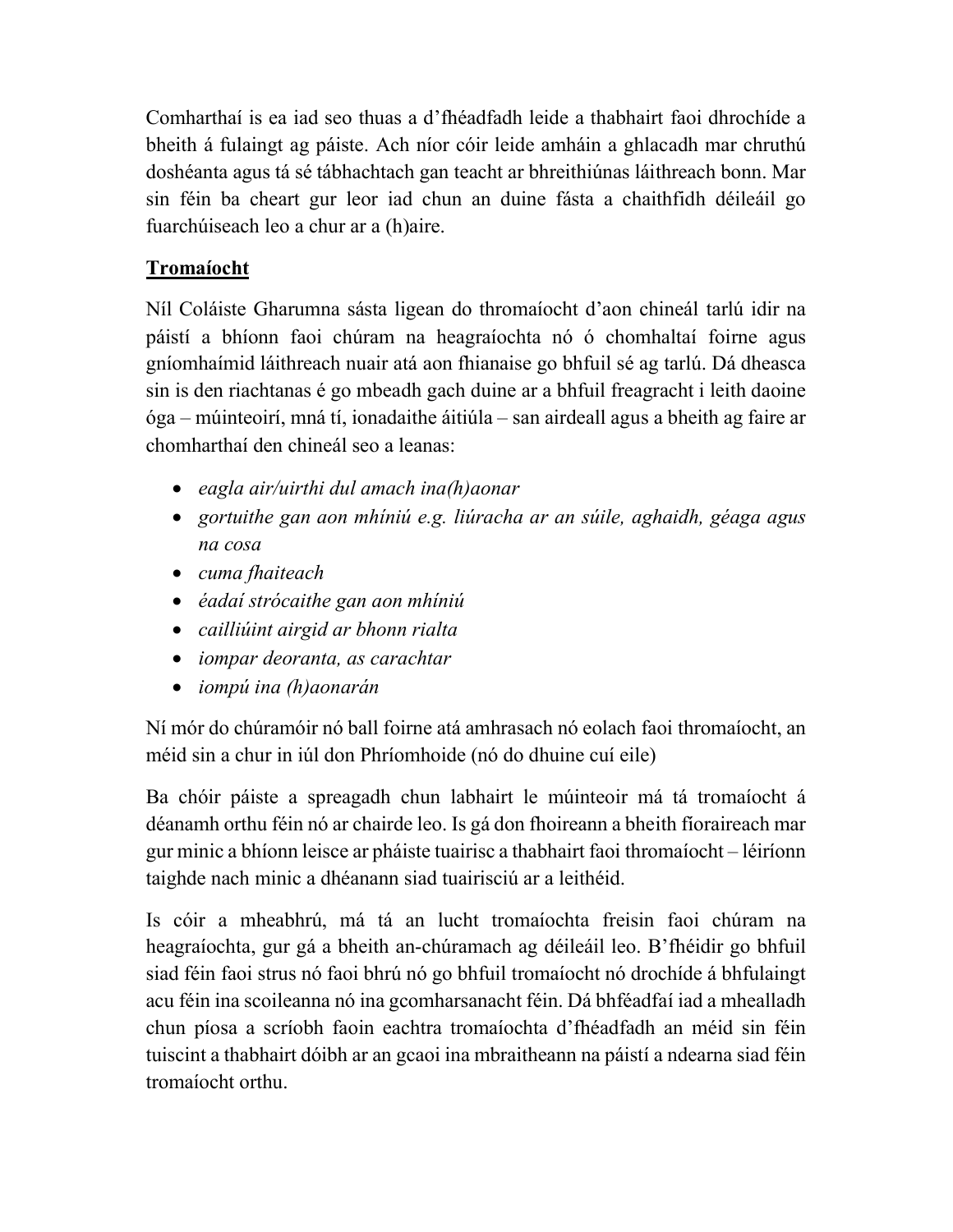Chomh luath agus a shroicheann páiste an Ghaeltacht ba chóir a shoiléiriú dóibh cad a bheidh in ndán dóibh má thosaíonn siad ag gabháil do thromaíocht. Déanfar soiléir dóibh go ndéanfaidh an Príomhoide lánfhiosrú agus tógfaidh sé/sí na céimeanna riachtanacha chun a leithéid a cheannsú e.g. an cheist a phlé leis an bpáiste/ nó an páiste atá faoi amhras agus lena dtuismitheoirí – agus más gá, an páiste/na páistí sin a dhíbirt abhaile.

### **An Fhriotáil agus an tuairisciú ceart**

Is ar na Boird Sláinte agus ar an Gharda Síochána atá an fhreagracht maidir le cásanna drochíde ar pháiste. Níl sé cuí d'aonaráin nó don eagraíocht fiosrúcháin inmheánacha a reachtáil i gcásanna nuair a mheastar go bhfuil drochíde ar mhicléinn i gceist. Ba chóir don té atá freagrach san eagraíocht *(Eilís Ní Lochnáin)* luaidreáin nó líomhaintí a thuairisciú don Stiúrthóir Pobalchúraim sa Bhord cuí Sláinte.

#### Treoirlínte chun tuairisciú drochíde a láimhseáil

Má thugann páiste tuairisc faoi dhrochíde d'fhostaí den eagraíocht nó do chúramóir ba chóir gníomhú mar seo leanas:

- Is den riachtanas é tosú le freagra dearfach don pháiste a insíonn an scéal. Tá sé tábhachtach fanacht socair agus gan dearcadh mí-chuibheasach a léiriú faoina bhfuil ráite. D'fhéadfadh an duine a bheith an-eaglach mar go rabhthas, b'bhéidir tar éis bagairt air/uirthi gan focal a insint faoinar tharla.
- Níor chóir an páiste a cheistiú ach amháin sa chás nach bhfuil an méid atá a rá aige/aice soiléir. Níor cheart saincheisteanna a chur faoin sort drochíde a bhí i gceist. Má tá tú sásta go bhfuil bunús leis an ghearán, níor chóir duit tuilleadh eolais a lorg ón mhacléinn.
- Ba chóir a rá leis an páiste nach air (uirthi) siúd aon locht agus go ndearna sé/sí an rud ceart trí gearán a dhéanamh. Ba chóir é/í a mholadh as a c(h)inneadh gearán a dhéanamh agus ba chóir dearbhú a thabhairt nach gá a bheith buartha feasta faoina bhfuil curtha in iúl aige (aice)
- Ná déan aon scrúdú fisiciúil ar pháiste, seachas comharthaí seachtracha a nótáil. Ná leag do lámh ar an bpáiste agus ná lig do pháiste éadaí a bhaint nó a ardú – agus ná déan tú féin é ach oiread.
- Níor chóir rúndaíocht a gheallúint don pháiste ach is cóir a gheallúint nach dtabharfar aon eolas faoin ghearán ach do dhuine nó do dhaoine ar chóir an t-eolas a bheith acu d'fhonn an cás a leigheas.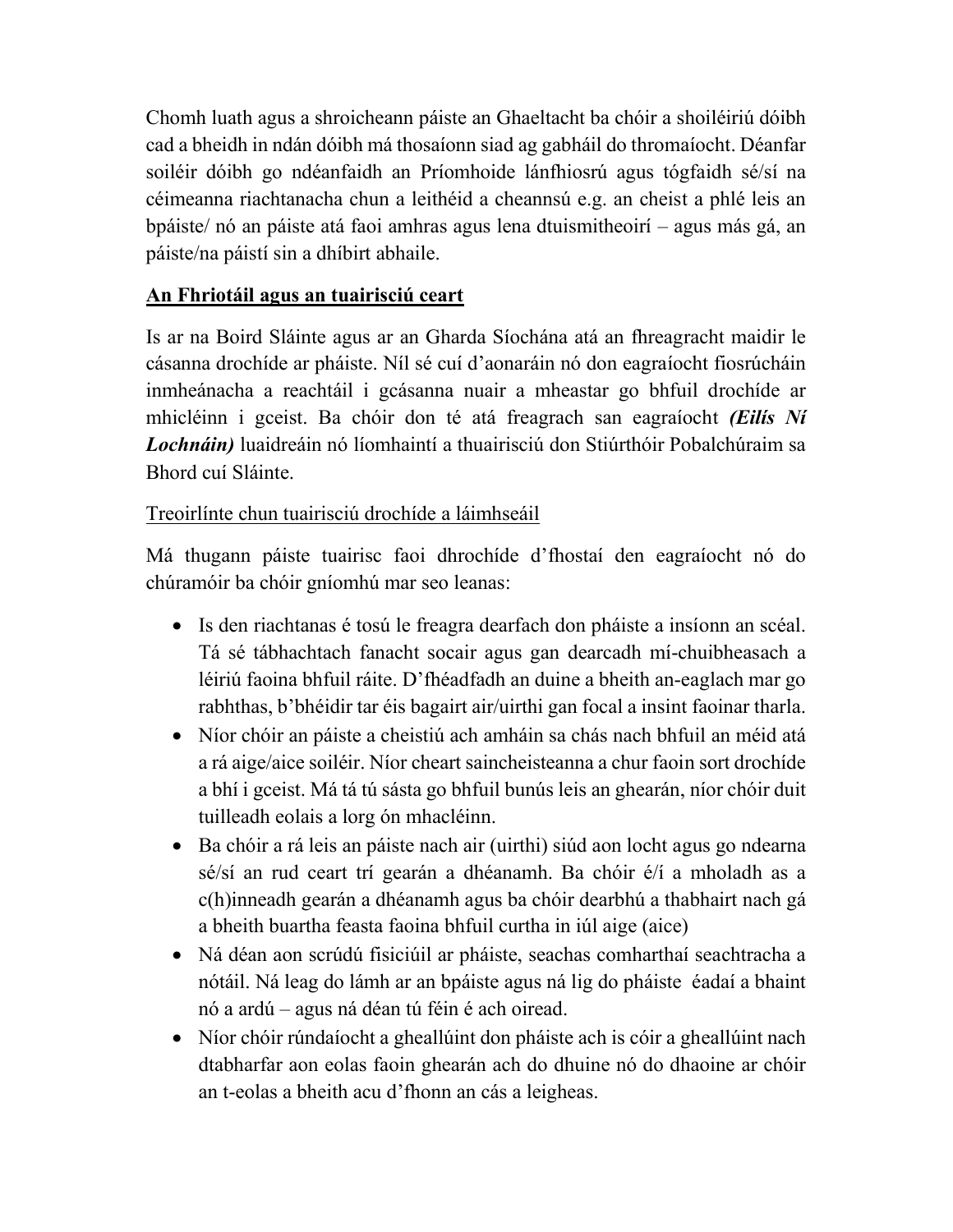- Ní mór gníomhú láithreach má tá an páiste suite go fóill sa láithreán céanna inar tharla an drochíde. Ba chóir é seo a dhéanamh i gcomhairle leis an duine cuí i gColáiste Gharumna ach amháin sa chás go bhfuil sé dodhéanta an teagmháil sin a dhéanamh.
- Ba chóir tuairisc i scríbhinn a ullmhú ina mbeidh na sonraí ar fad breacaithe síos chomh beacht agus atá indéanta – cad a dúradh agus conas mar a d'iompair an páiste é (í) féin. Bheadh de cheart ag Cúirt an tuairisc seo a lorg faoi *sub poena,* dá dtiocfadh cás dlí chun cinn. Ba chóir síniú agus dáta a bheith leis an dtuairisc agus í a bheith tugtha don Phríomhoide a choinneoidh in áit shábháilte í.
- Ní mór tuairisc a chur ar fáil don duine cuí san eagraíocht, mar atá rianaithe ar na Línte Freagrachta, duine a dhéanamh teagmháil leis an Oifigeach Pobalchúraim sa Bhord Sláinte.
- Ba chóir a insint don pháiste cad é is dóichí a tharlóidh ina dhiaidh sin. Ba chóir gurb é an duine cuí – agus ar an mbealach cuí – a dhéanfadh é seo. Ní mór aon duine a dtugtar an t-eolas dó/di a bheith cúramach gan eolas míchruinn nó tuairimíocht a thabhairt.
- Is cóir féachaint chuige gan a bheith rócheangailte leis an gcás, seachas leanúint de a bheith ag tabhairt tacaíochta don pháiste. Is gá a thuiscint go bhfuil an cúram as lámha an chúramóra chomh luath agus a bhíonn an cás tuairiscithe.
- Is cóir a thuiscint go mbeidh tionchar pearsanta ar an éisteoir fad agus atá an páiste ag cur síos ar an drochíde agus má gá, ba chóir don éisteoir úd duine cuí a aimsiú chun comhairle a thabhairt dó(di), ach gan sárú ar an gcúram rúndachta.

### Amhras faoi Dhrochíde

Má tá amhras ann faoi dhrochíde d'aon chineál ar pháiste (tromaíocht san áireamh) ó aon fhoinse, ach nach tuairiscithe, is cóir na céimeanna seo a leanas a ghlacadh.

Ba chóir nóta a ghlacadh d'amhras an chúramóra. Ba chabhair don chúramóir í, b'fhéidir dá ndéanfadh sé/sí an scéal a phlé le comhghleacaí más duine é/í a bhfuil amhras air/uirthi freisin. Sa chás go bhfuil an cúramóir buartha go fóill, ba chóir an scéal a thuairisciú don té atá díreach i gceannas air/uirthi, a dhéanfaidh teagmháil leis an duine cuí san eagraíocht, a dhéanfaidh teagmháil leis an mBord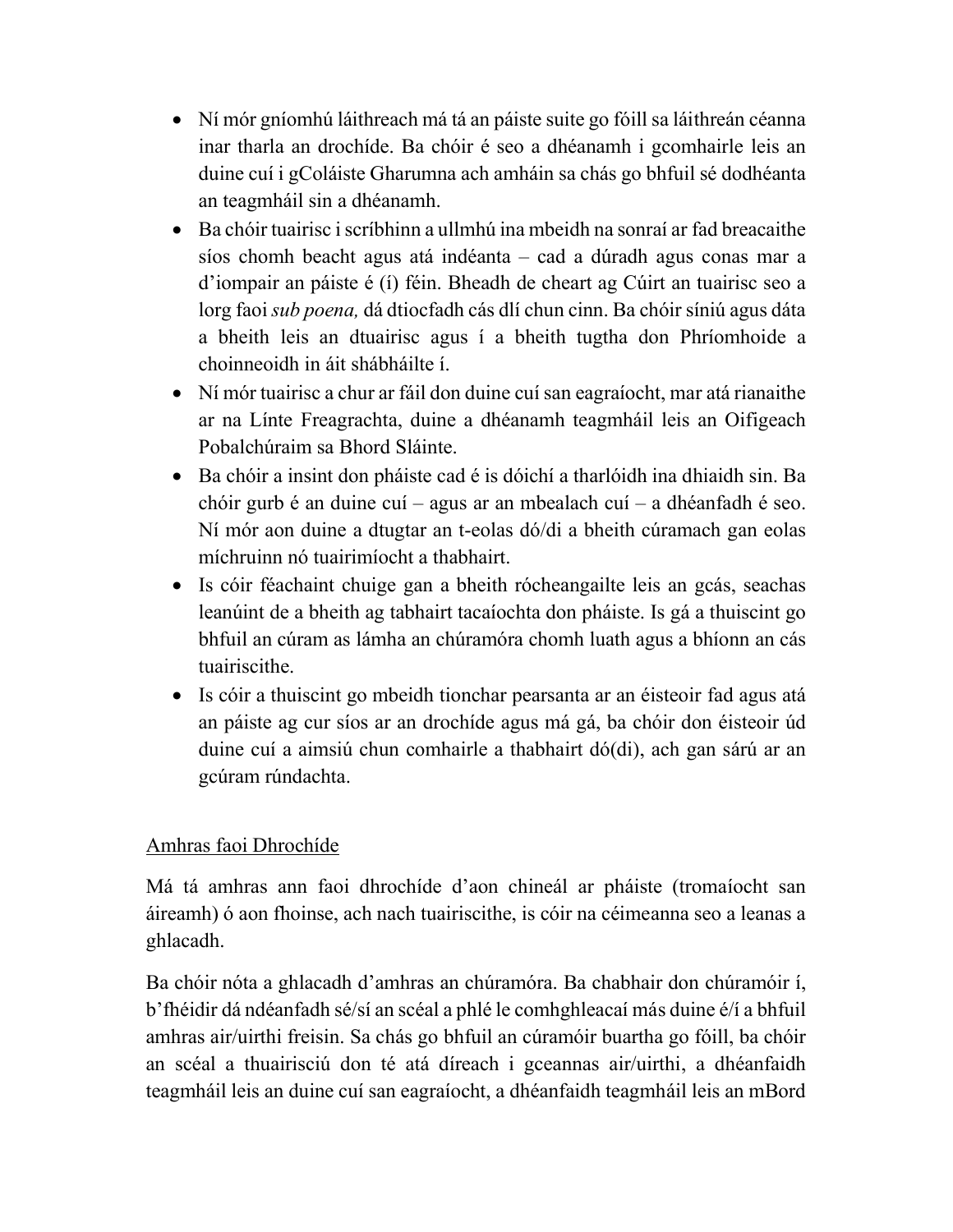Sláinte. I gcásanna eisceachtúla tig leis an gcúramóir teagmháil díreach a dhéanamh le duine de na baill foirne ar leith san eagraíocht ar a bhfuil an cúram leas na bpáistí.

Ba chóir don chúramóir a thuiscint nach bhfuil sé (sí) ag déanamh líomhaintí nuair a chuireann sé/sí aon ábhar buartha i láthair. Nuair a léiríonn oibrí amhras *bona fide* déanfaidh an eagraíocht gach dícheall chun a chinntiú nach bhfulaingíonn an té a léirigh an t-amhras aon droch-thoradh nó tromaíocht dá bharr.

Nuair a bhaineann an t-amhras nó líomhain le baill foirne, d'fhéadfadh sé seo a bheith ina fhadhb ag an oibrí ach ní mór don oibrí a chur san áireamh gurb é an bundualgas atá ar an eagraíocht ná sábháilteacht agus leas an mhicléinn agus, dá réir sin, gur dualgas air/uirthi amhras a thuairisciú.

*Nóta: Cosnaíonn 'an tAcht um Chosaint Daoine ag Tuairisciú Drochíde ar Pháistí 2004' daoine a thuairiscíonn go réasúnta agus go macánta drochíde ar pháistí chuig na hOifigigh chuí sna Boird Sláinte nó chuig Comhalta ar bith den Gharda Síochána, ó aon dliteanas sibhialta.* 

Líomhaintí in éadan comhaltaí foirne

Déanfaidh an eagraíocht a chur ar fionraí, ar lántuarastal, láithreach, aon bhall foirne, atá fostaithe go lánaimseartha nó ar chonradh gearrthréimhseach, faoine ndéantar liomhaintí faoi dhrochíde ar pháiste nó faoina a bhfuil amhras curtha in iúl, fad agus atá an fiosrúchán ar siúl. Déanfaidh an t-oifigeach cuí *(Eilís Ní Lochnáin)* na líomhaintí nó an t-amhras a thuairisciú láithreach chuig an Stiúrthóir Pobalchúraim. Lorgóidh an t-oifigeach sin comhairle ón Stiúrthóir Pobalchúraim. Fad agus atá an Bord Sláinte agus an Garda Síochána ag fiosrú na líomhainte, ní dhéantar aon fhiosrúchán inmheánach. Sa chás nach ndéanann an Stiúrthóir Pobalchúraim nó an Garda Síochána an líomhain a fhiosrú, d'fhéadfadh an eagraíocht a mheas go mbeadh fiosrú inmheánach riachtanach go fóill ar mhaithe le cosaint an pháiste agus sa chás sin tosófar fiosrúchán. Glacfar céimeanna cuí i ndiaidh an fhiosrucháin, más gá sin, ar mhaithe le sábháilteacht agus leas an pháiste. Glacfaidh an eagraíocht gach céim atá riachtanach chun cearta bunúsacha daonna agus chun deacháil an té ar a bhfuil amhras caite nó líomhain déanta ina c(h)oinne a chosaint.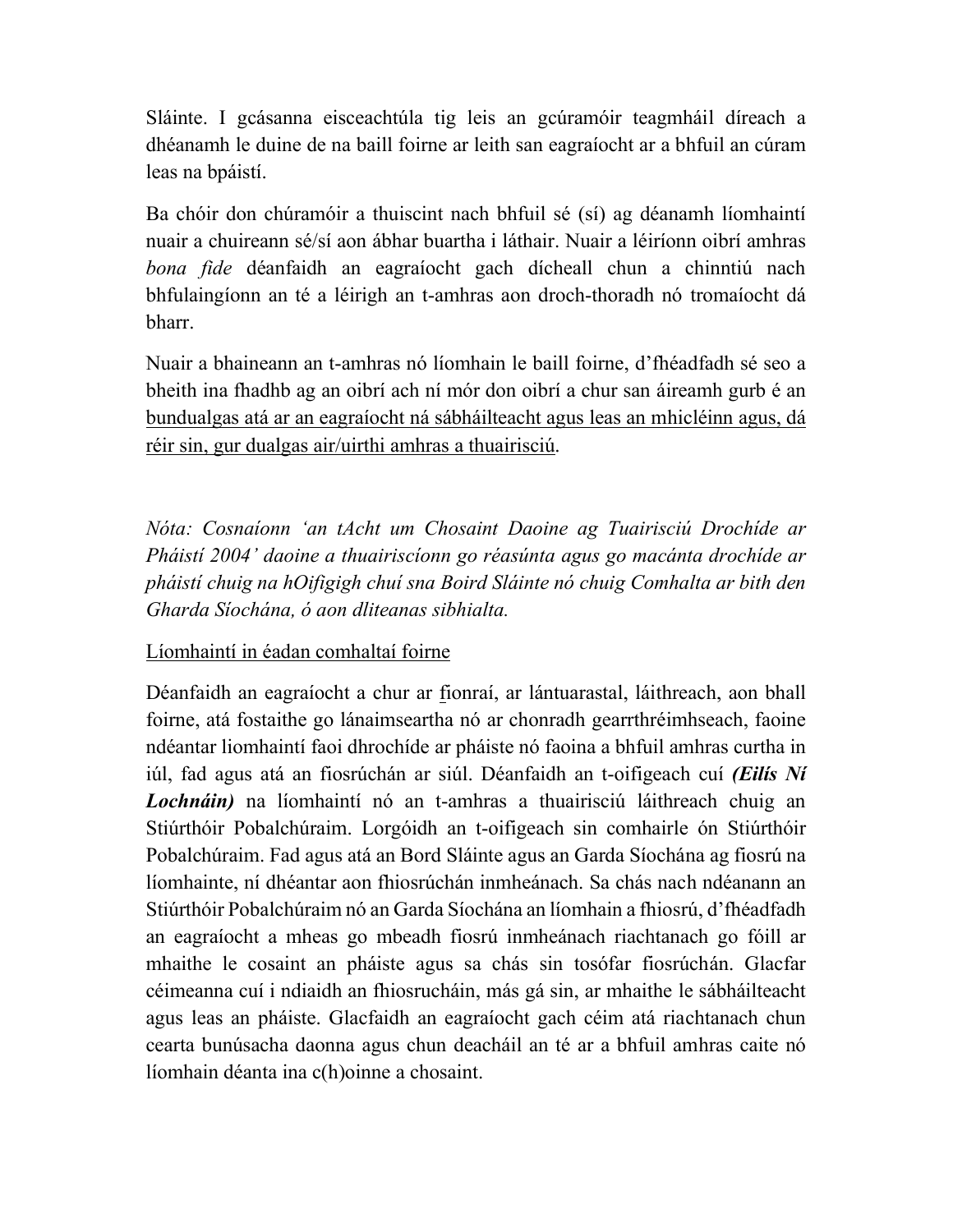# **Colaiste Gharumna**

## **Tír an Fhia, Leitir Móir, Co na Gaillimhe**

#### **Treoirlínte do mhic léinn atá as baile**

Cuireann Coláiste Gharumna fáilte romhat chuig do chúrsa Gaeilge. Is í ár mian go mbainfidh tú taitneamh agus tairbhe as an gcúrsa, is cuma an é seo an chéad uair a raibh tú linn, nó uair eile fós.

Teastaíonn ó Choláiste Gharumna go mbraithfidh gach páiste slán agus sona fad agus atá sé/sí linn. Chuige seo is gá go mbeadh gach aon duine san airdeall faoi shábháilteacht agus nach mbeidh an baol is lú ann go dtarlódh tromaíocht. Má tá trioblóid ar bith agat geallaimid duit go nglacfaimid dáiríre leis an bhfadhb agus go ndéanfaimid gníomhú chun í a leigheas, gan mhoill.

- Má thagann eagla ort, má tá tú míshona nó trí chéile nó má tá duine ag tromaíocht ort, abair an méid sin i gcónaí le duine éigin as a bhfuil muinín agat.
- Ná labhair le duine nach bhfuil aithne agat air/uirthi.
- Má bhraitheann tú nach bhfuil tú sábháilte, imigh láithreach go háit nó go duine lena mbraithfidh tú slán.
- Má bhraitheann tú go bhfuil tú i ndainséar ó dhuine a d'fhéadfadh tú a ghortú, lig scread asat chun aird a tharraingt ar an gcás ina bhfuil tú agus chun cúnamh a fháil.
- Ná coimeád ina rún barróga nó póga nó teagmhálacha eile coirp.

### **Treoirlínte ginearálta sábháilteachta**

- Ná téigh riamh in aice le trá nó le habhainn i d'aonar.
- Nuair a bhíonn tú ag snámh, coinnigh cóngarach don trá agus déan do chuid snámh cois trá – ná téigh amach san fharraige. Déan mar a deir na múinteoirí leat ar an trá í gcónaí.
- $\triangleright$  Ná húsáid bolgáin aeir nó bréagáin san uisce.
- $\triangleright$  Faigh amach cá bhfuil na bealaí éalaithe tine sa teach ina bhfuil tú ar lóistín
- $\triangleright$  Ná himigh aon áit gan é sin a insint roimh ré don té atá ag tabhairt aire duit.

### Tromaíocht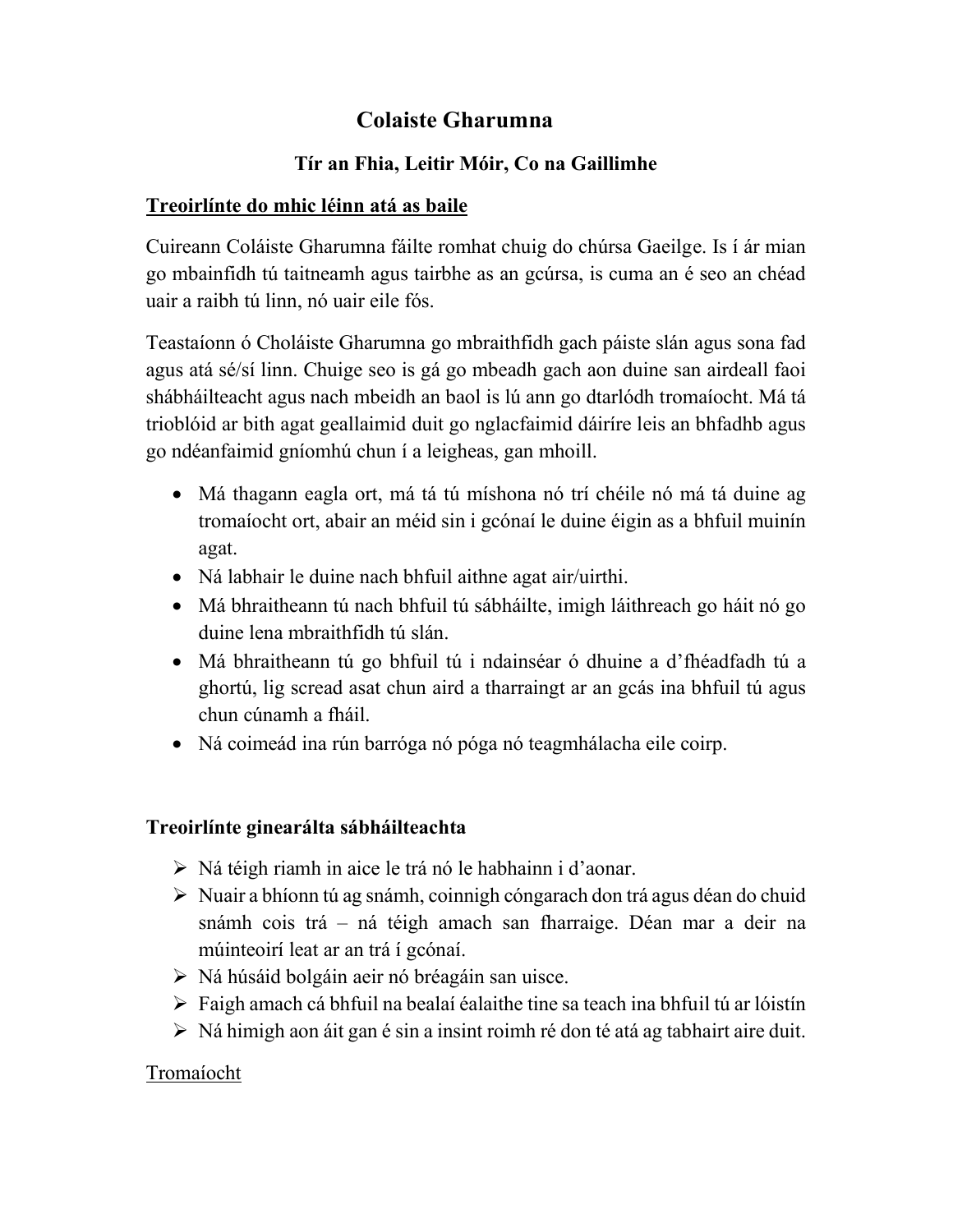Teastaíonn ó Choláiste Gharumna a dheimhniú nach ndéantar aon tromaíocht ar aon pháiste sa Choláiste. Teastaíonn cabhair gach éinne uainn chun a chinntiú nach dtarlaíonn a leithéid. Is minic a éalaíonn lucht tromaíochta mar nach labhraíonn éinne amach fúthu. Má tá tromaíocht á dhéanamh ortsa nó ar éinne eile ar an gcúrsa, abair sin leis an múinteoir nó le bean an tí. Ná cur suas le tromaíocht. Tuigimid go mbíonn sé deacair ar pháiste labhairt amach, ach is mór an chabhair é chun cosc a cur ar thromaíocht. Má tharlaíonn tromaíocht beidh Coláiste Gharumna fonnmhar dul an-fhada chun é a stopadh. Déanfar teagmháil le tuismitheoirí an té a chiontaítear agus gach seans go gcuirfear abhaile é/í.

- Má dhéanann éinne iarracht ar thromaíocht a dhéanamh ort, imigh ón láthair chomh luath agus is féidir leat agus inis an scéal do mhúinteoir nó do bhean a'tí.
- Má tá tromaíocht ar siúl ar chara leat abair é sin láithreach le múinteoir nó le bean a'tí.

#### Ócáidí eile míchompordacha nó dainséaracha

- Má iarrtar ort rud éigin a dhéanamh a chuireann eagla ort nó a d'fhágfadh mí-chompordach tú diúltaigh láithreach.
- Má thugann tú faoi deara duine eile á c(h)ur féin nó duine eile i ndainséar ar bith sa 'rún'. Ní hionann duine ag iarradh ort rud áirithe a choimeád ina rún agus dualgas ar bith a bheith ort é sin a dhéanamh.
- Má leagann duine lámh ort nó má dhéanann duine rud éigin a fhágann tú míchompordach ar aon bhealach abair "Fan amach uaim" agus déan an eachtra a thuairisciú láithreach do mhúinteoir nó do bhean a'tí.

#### Cé a cabhróidh leat?

Tá fonn ar Choláiste Gharumna agus ar gach duine a bhaineann leo cabhrú leat aon uair a mbíonn tú buartha nó eaglach. Éistfidh siad siúd leat agus déanfaidh siad a ndícheall chun cabhrú leat.

- Tig leat labhairt le múinteoir nó le do bhean a'tí. Beidh fonn orthu siúd cabhrú leat.
- Más faoi dhuine den fhoireann nó duine atá ag tabhairt aire duit atá tú buartha, tá sé tábhachtach labhairt le duine fásta faoi.
- De bhreis air sin d'fhéadfá an scéal a insint do chara leat, a d'fhéadfadh cabhrú leat chun an scéal a insint do dhuine fásta.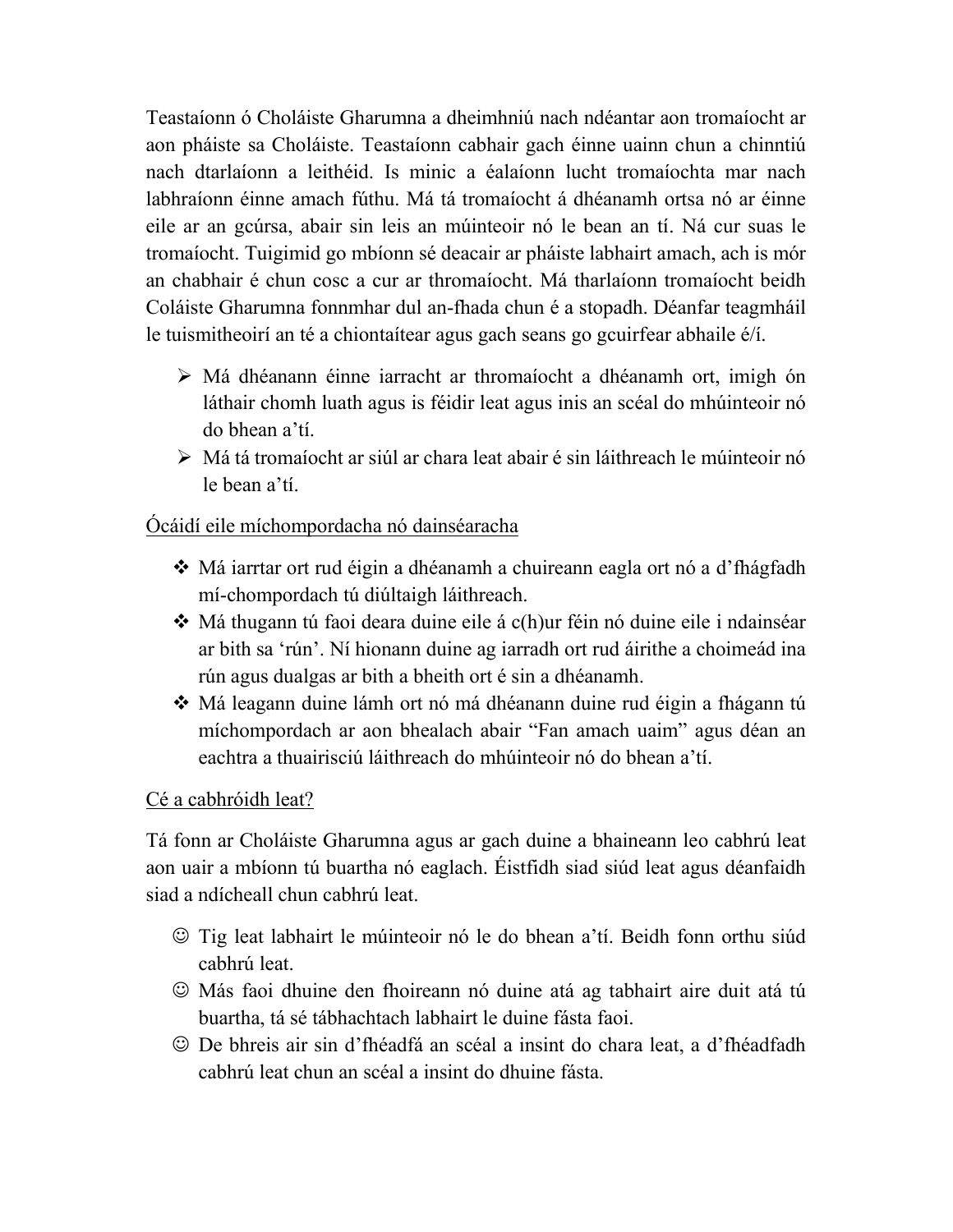- D'fhéadfá glaoch gutháin a chur ar do thuismitheoirí agus iarraidh orthu siúd labhairt linne i gColáiste Gharumna.
- Má dhéanann tú an scéal a insint agus má cheapann tú nach bhfuil aon duine ag glacadh dáiríre leis, nó go bhfuil an fhadhb ann go fóill, tabhair an scéal do dhuine eile. **Ná stop go dtí go bhfaigheann tú cabhair.**

**Tá sé de cheart bunúsach agat a bheith slán, sábháilte. Má tá tú míshocair, trína chéile, eaglach nó i ndainséar tá rud amháin nár chóir duit a dhéanamh – is é sin FAIC! Tuigimid go mbeadh sé deacair ort b'fhéidir scéal áirithe a insint ach, mar sin féin, abair linn é. Táimid ann i gcónaí chun cabhrú leatsa**.

# **Colaiste Gharumna**

**Tír an Fhia, Leitir Móir, Co na Gaillimhe** 

**Treoirlínte do Mhúinteoirí**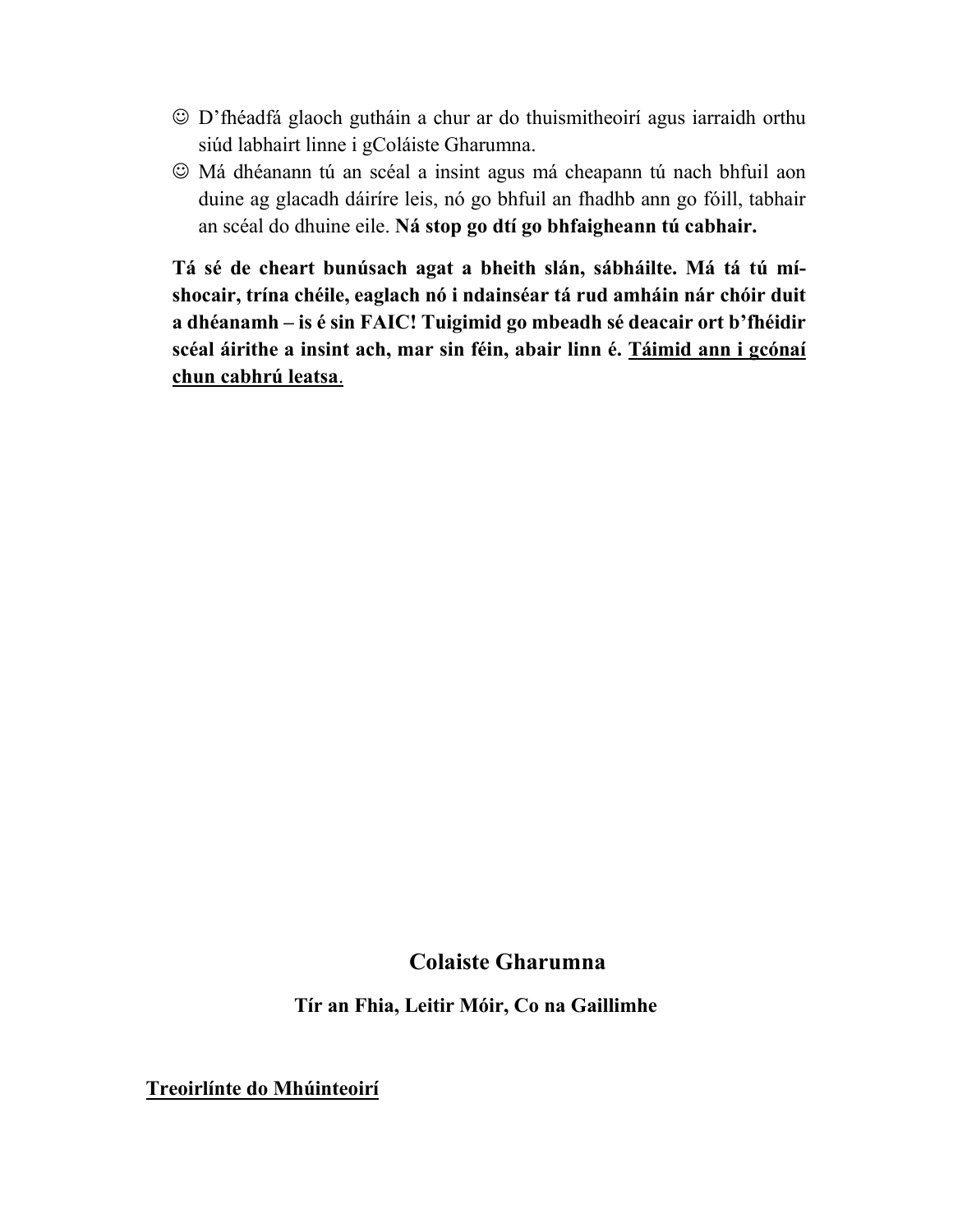Is bunaidhm ag Coláiste Gharumna í, fad agus atá daoine óga páirteach in aon cheann de na cúrsaí a reáchtálann an eagraíocht, go mbíonn na daoine óga slán, sábháilte an t-am ar fad agus go bhfuil siad cosanta ar aon drochíde nó neamart.

Mar mhúinteoir tá ról an-tábhachtach agatsa i soláthar ardchaighdeán cabhrach agus aire do na páistí. Is í ár gcéad aidhm ná cosaint agus leas ár mic léinn. Tá tromdhualgais ortsa ina leith seo agus iarraimid ár dtreoirlínte atá ceaptha go speisialta chun na páistí agus tú féin a chosaint.

- Bí ag síorfhaire ar shábháilteacht na bpáistí. Bí ag cuimhneamh ar na dainséir a d'fhéadfadh éirí. Is mór an chabhair í réamhphleanáil a bheith déanta in éadan na n-ócáidí dainséireacha nó trioblóideacha a d'fhéadfadh tarlú.
- Na ceadaigh iompar dainséarach.
- Ná ceadaigh iompar íditheach tromaíocht, tarcaisne nó magadh. Ná déan iarracht déileáil le tromaíocht leat féin – faigh cabhair i gcónaí ón bPríomhoide nó ó mhúinteoir sinsearach.
- Éist i gcónaí le páiste a thagann chugat le fadhb. Bí aireach faoi thromaíocht agus faoi dhrochíde. Is minic a choinnítear tromaíocht agus drochíde faoi cheilt.
- Léirigh meas ar gach páiste mar dhuine aonarach. Bí tuisceanach i gcás páiste nach bhfuil sásta nó fonnmhar a bheith comhpháirteach in imeachtaí spóirt etc.
- Ná léirigh fabhar d'aon pháiste seachas a chéile.
- Ná cabhraigh le *crushes.*
- Aithin an ceart atá ag gach duine do phríomháideachas agus deimhnigh go n-aithníonn daoine eile an ceart sin freisin.
- Tuig go bhféadfadh múinteoir a bheith á chúisiú, go bréagach nó trí dhearmad, faoi mhí-iompar. Más féidir é, in aon chor, ná bí i do aonar le páiste, coinnigh an doras ar oscailt ar sheans go bhfuil tú le bheith i do aonar i seomra le páiste. Ná fág an coláiste nó an teach le páiste amháin – agus má iarrann an Príomhoide nó múinteoir eile ort páiste a thionlacan abhaile déan deimhin de go bhfuil duine eile leat.
- Tabhair dea-shampla i d'iompar pearsanta féin.
- Má insítear 'rún' duit ina bhfuil eolas faoi dhochar nó baol dochair do pháiste, abair nach bhfuil ar do chumas an 'rún' a choimeád chugat féin ach nach dtabharfaidh tú an t-eolas atá sa 'rún' d'éinne seachas do dhuine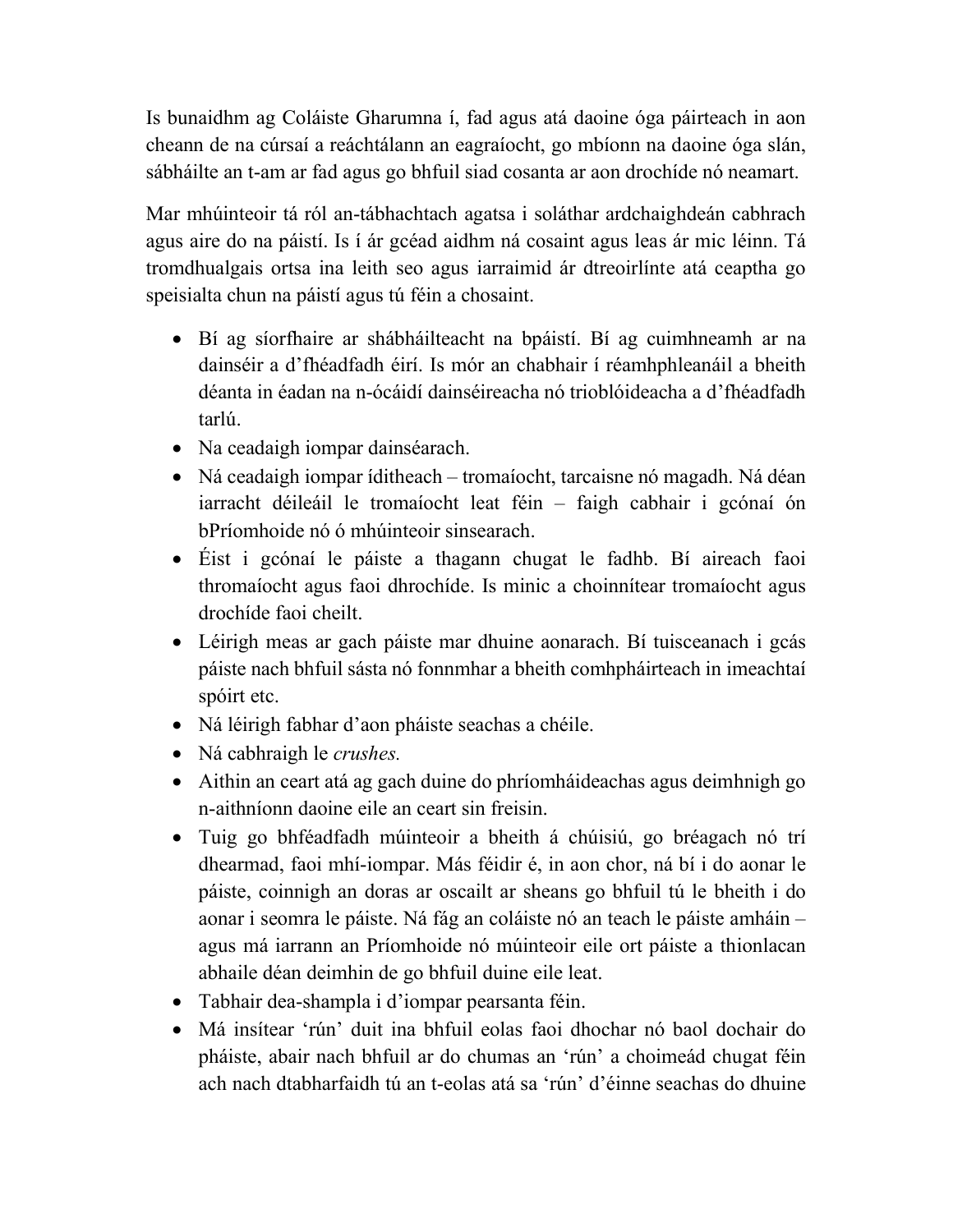ag a bhfuil an cumas an scéal a leigheas. Tabhair eolas faoin eachtra láithreach don té a bhfuil tú freagrach dó (di).

- Má insítear 'rún' den chineál seo duit ná hábhair aon rud faoi le héinne nach mbaineann a réiteach leis (lei). **Tá discréid an-tábhachtach i gcásanna den chineál seo.**
- Má thagann tú ar eolas faoi aon eachtra nó má mheasann tú go bhfuil drochíde d'aon chineál ar siúl, inis a bhfuil cloiste nó ar eolas agat don Phríomhoide **láithreach.** Déan an nóta faoi chomh luath agus atá sin indéanta, sínigh é agus cuir dáta air agus tabhair nóta don Phríomhoide,
- chun é a choimeád slán.
- Ná hiarr ar an bpáiste athinsint a thabhairt duit ar an eachtra, gan cúis mhaith.
- Ná déan iarracht an eachtra a fhiosrú tú féin fág é sin faoi dhaoine níos údarásaí.

### **Colaiste Gharumna**

**Tír an Fhia, Leitir Móir, Co na Gaillimhe** 

**Treoirlínte do Mhná Tí**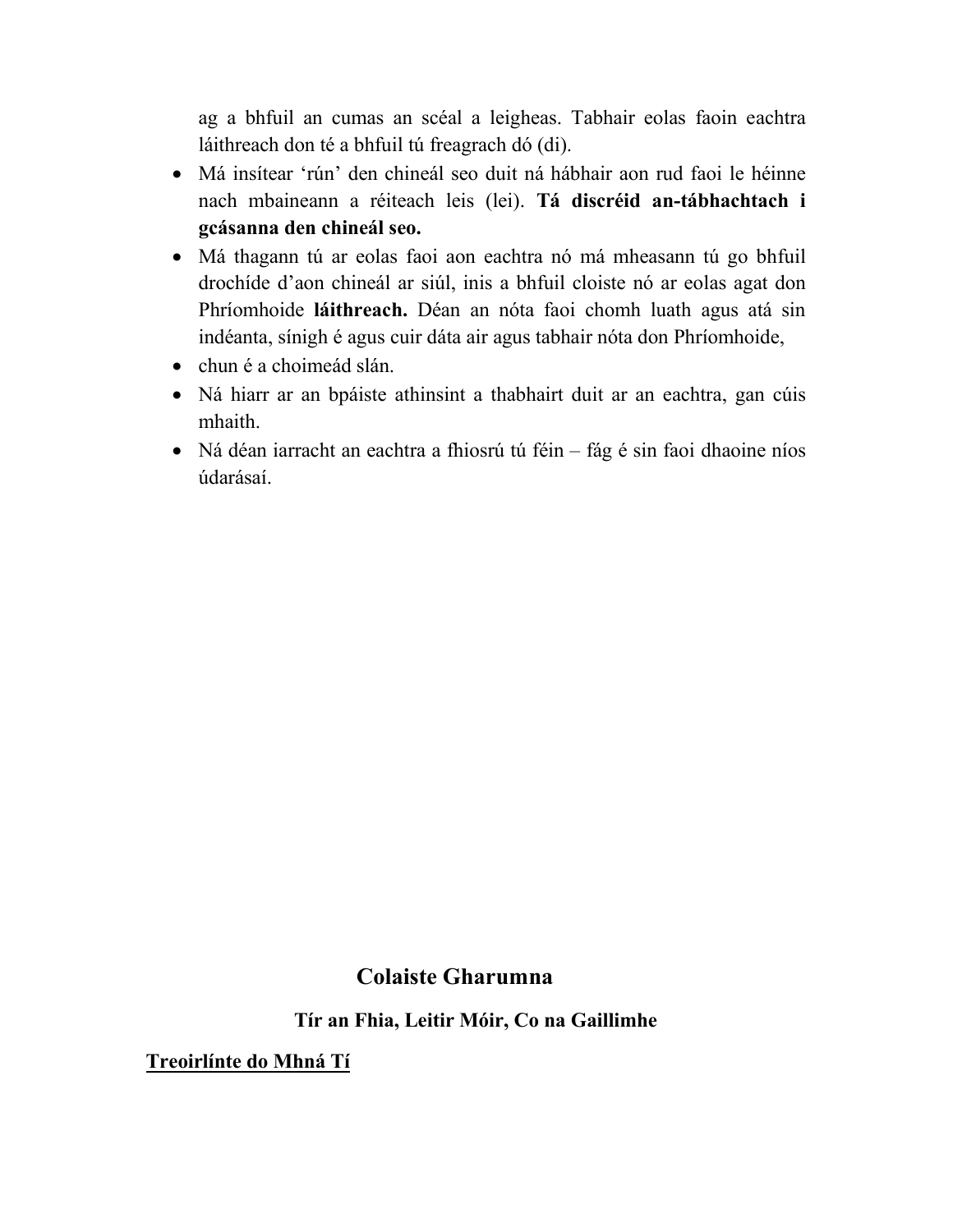Is daoine leochaileacha iad mórán páistí, ach go háirithe iad siúd ar a gcéad turas chun na Gaeltachta. Tá sé tábhachtach, mar sin a bheith cúramach faoin aire a thugtar dóibh.

Chomh maith le bheith ag tabhairt aire do riachtanais chorportha na bpáistí tá Bean a'tí suite go maith le haon mhíshuaimhneas, tromaíocht nó ábhar buartha a thabhairt faoi deara. Más ann dó, nó má shileann tú a leithéid a bheith amhlaidh ní mór duit an t-eolas seo a thabhairt don Phríomhoide, nó dá ionadaí nó díreach don duine cuí ar an gCoiste má tá sé seo níos oiriúnaí.

Anuas air seo is gá na treoirlínte seo a leanúint:

- **1. Ní mór do bhean a'tí a bheith sa teach i gcónaí nuair atá na páistí ann. Má tharlaíonn gur gá di dul amach ní mór duine fásta a fhágáil ina háit. Ní ceadmhach duine faoi 21, fiú duine den chlann, a fhágáil i mbun na bpáistí.**
- 2. Má tá dalta tinn ba chóir páistí eile a choimeád sa bhaile in éineacht leis/lei. Ba chóir go mbeadh córas rabhaidh sa teach agus fios ag na páistí cad ba chóir a dhéanamh i gcás tine.
- 3. Ba chóir na páistí a chur san airdeall faoi aon rud contúirteach sa teach nó lasmuigh de.
- 4. Ba chóir go mbeadh córas rabhaidh sa teach agus fios ag na páistí cad ba chóir a dhéanamh i gcás tine.
- 5. Níor chóir go mbeadh aon duine den líon tí riamh faoi thionchar an óil i láthair na páistí.

Ar an drochuair, sa lá atá inniu ann, is gá a aithint gur féidir go ndéanfaí líomhain fút féin nó faoi dhuine de do chlann agus ní mór a bheith i gcónaí san airdeall faoi seo.

### **Treoirlínte maidir le bagairtí féinmharaithe**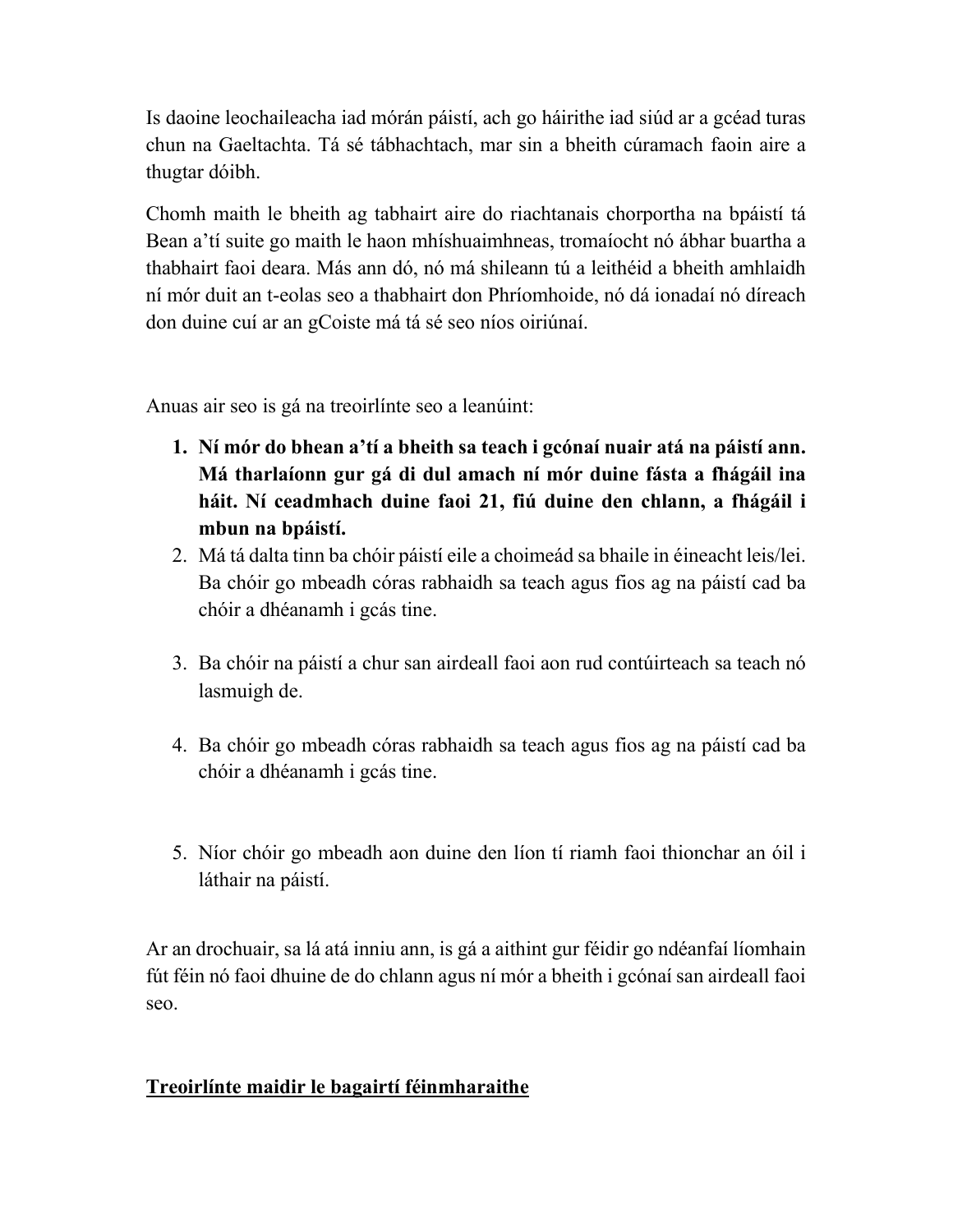Mar eagraíocht/choláiste níl na scileanna gairmiúla cuí againn ná ní hé ár ról déileáil le fadhb den saghas seo ar bhealach oiriúnach. Tá cabhair agus cúram gairmiúil riachtanach chuige sin. Is gá, mar sin, an duine óg a chur ar ais faoi chúram a t(h)uismitheoirí/c(h)aomhnóirí chomh luath agus atá indéanta, ach is gá freisin sábháilteacht an duine óig a chinntiú idir an dá linn.

Dá ndéarfadh an páistí i gcúram na heagraíochta go bhfuil sé/sí ag cuimhneamh nó ag bagairt lámh a chur ina bhás féin, **NÍ MÓR** glacadh lán dáiríre leis an méid atá ráite. Tá sé tábhachtach áfach gan gníomhú ar bhealach scaollmhar. Is ag impí atá an duine a dhéanann bagairt mar seo agus ní mór a chur ina luí uirthi/air go bhfuil an chabhair seo ar fáil dóibh.

**NÍ MÓR** a chinntiú nach bhfágtar an té a dhéanann bagairt mar seo ina (h)aonar.

Chomh luath a chuirtear ar an eolas é/í faoi bhagairt dá leithéid seo, ní mór don Phríomhoide

- a dhearbhú don duine óg go bhfuil cabhair le fáil
- a chinntiú NACH bhfágtar an duine óg ina (h)aonar
- na tuismitheoirí/caomhnóirí a chur ar an eolas faoin bhfadhb
- an dochtúir áitiúil a chur ar an eolas
- údaráis an choláiste agus/nó an t-oifigeach sábháilteachta a chur ar an eolas
- socruithe a dhéanamh láithreach an duine óg a chur ar ais slán sábháilte chuig a t(h)uismitheoirí/c(h)aomhnóirí

Sa chás go bhfaigheann múinteoir, nó bean tí fios faoi bhagairt dá leithéid ní mór dóibh

- a chinntiú **NACH** bhfágtar an duine óg ina(h)aonar agus an Príomhoide a chur ar an eolas faoin scéal láithreach
- sa chás gur labhair an páiste leo go díreach, dícheall a dhéanamh chun é/í a chur ar a s(h)uaimhneas agus a insint dó/di go bhfuil cabhair in aice láimhe
- **GAN** geallúint a thabhairt an scéal a choimeád ina rún
- **GAN** an t-eolas a scaipeadh seachas mat atá iomlán riachtanach.

Ghlac an Bord Bainistíochta leis an polasaí seo ar 16 Márta 2018.